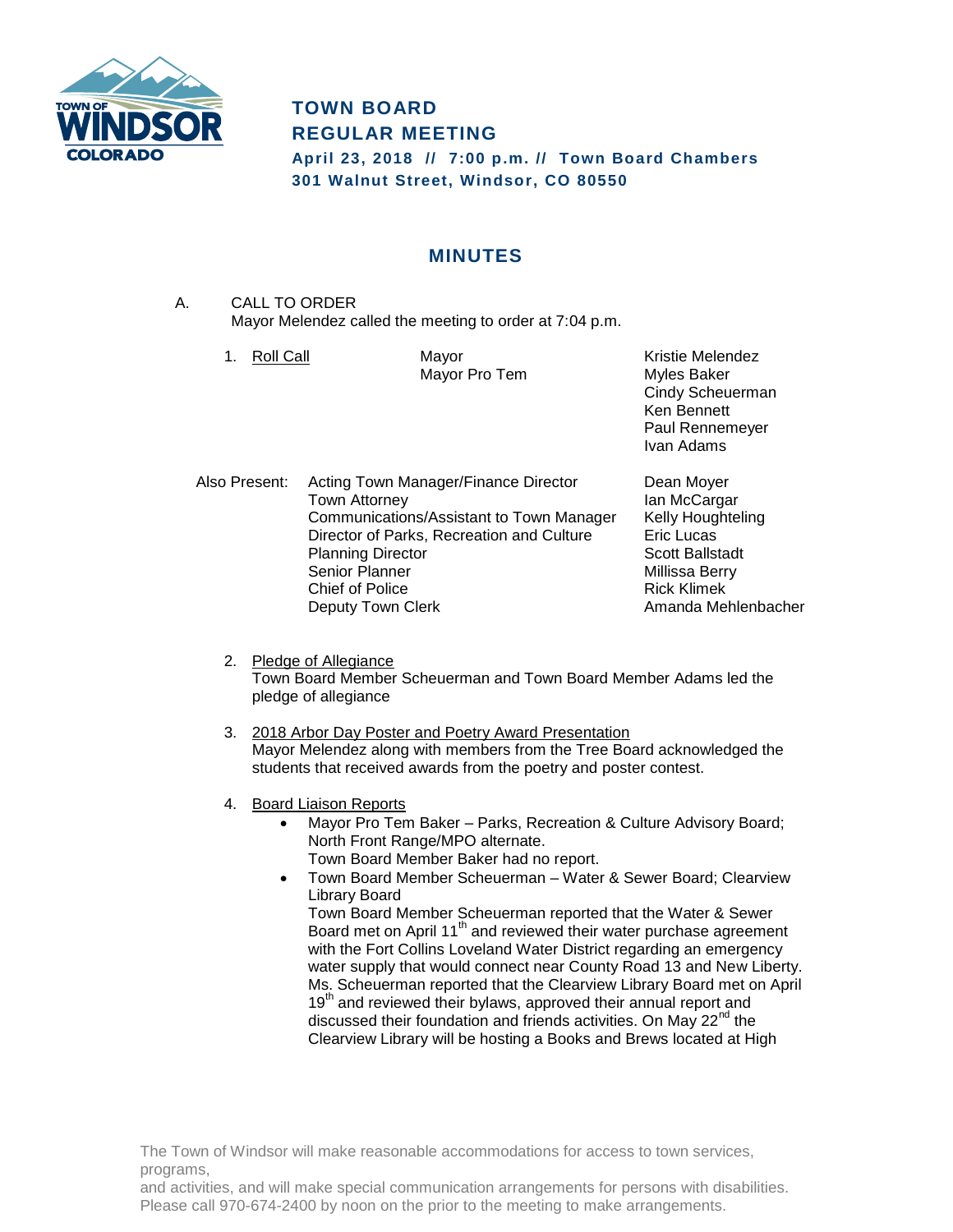Hops. Ms. Scheuerman also stated that the Board received pre-approval for a USDA loan and is currently working on completing their full application in order to receive a formal approval.

 Town Board Member Bennett – Planning Commission; Windsor Housing Authority

Town Board Member Bennett reported that the Planning Commission met April 18<sup>th</sup> and reviewed the site plan presentation for Martin Homes at Windsor Commons and also conducted two public hearings. One for the Thornton Farm 24 Annexation and another for the Town of Windsor Land Use Update. Mr. Bennett reported that that Windsor Housing Authority met and discussed their annual financial audit, the purchase of Governors Farm and a landscape project that was completed with the help of over 30 volunteers. Mr. Bennett further highlighted that the Authority is currently under contract for 8 acers in Windshire Park. The intent is to build 123 additional units for affordable senior housing. Mr. Bennett concluded by informing the Board of the many challenges the Windsor Housing Authority is facing regarding the lack of management and the many rules, regulations and procedures.

- Town Board Member Rennemeyer Historic Preservation Commission; Great Western Trail Authority; Chamber of Commerce Town Board Member Rennemeyer had no update regarding the Great Western Trail Authority. Mr. Rennemeyer reported that the Historic Preservation Commission met and toured the Boardwalk museum and discussed the possibility of providing tours of the museum during the Thursday night summer concert series. Mr. Rennemeyer recommended that local businesses get involved with the Chamber of Commerce as they had met last week and invited 12 businesses to the Summit at 12:00pm for a networking opportunity.
- Town Board Member Adams Tree Board; Poudre River Trail Corridor Board

Town Board Member Adams reported on the various activities and events the Tree Board participated in for Arbor Day as well as the success of the annual tree sale. Mr. Adams had no report for the Poudre River Trail Corridor Board as they will not meet until May 3<sup>rd</sup>.

 Mayor Melendez – Downtown Development Authority; North Front Range/MPO Mayor Melendez had no report for the North Front Range/MPO. Ms. Melendez reported that the Downtown Development Authority met April 18<sup>th</sup> where they discussed parking options and an outreach with downtown businesses. Ms. Melendez further informed the Board that the MPO had finalized and published their Wayfinding RFP and also held a discussion between the Director and Town staff regarding crosswalk options and how they might alleviate concerns along Main Street.

#### 5. Public Invited to be Heard

Mayor Melendez opened the meeting up for public comment to which there was none.

#### B. CONSENT CALENDAR

1. Minutes of the April 9, 2018 Regular Meeting – Amanda Mehlenbacher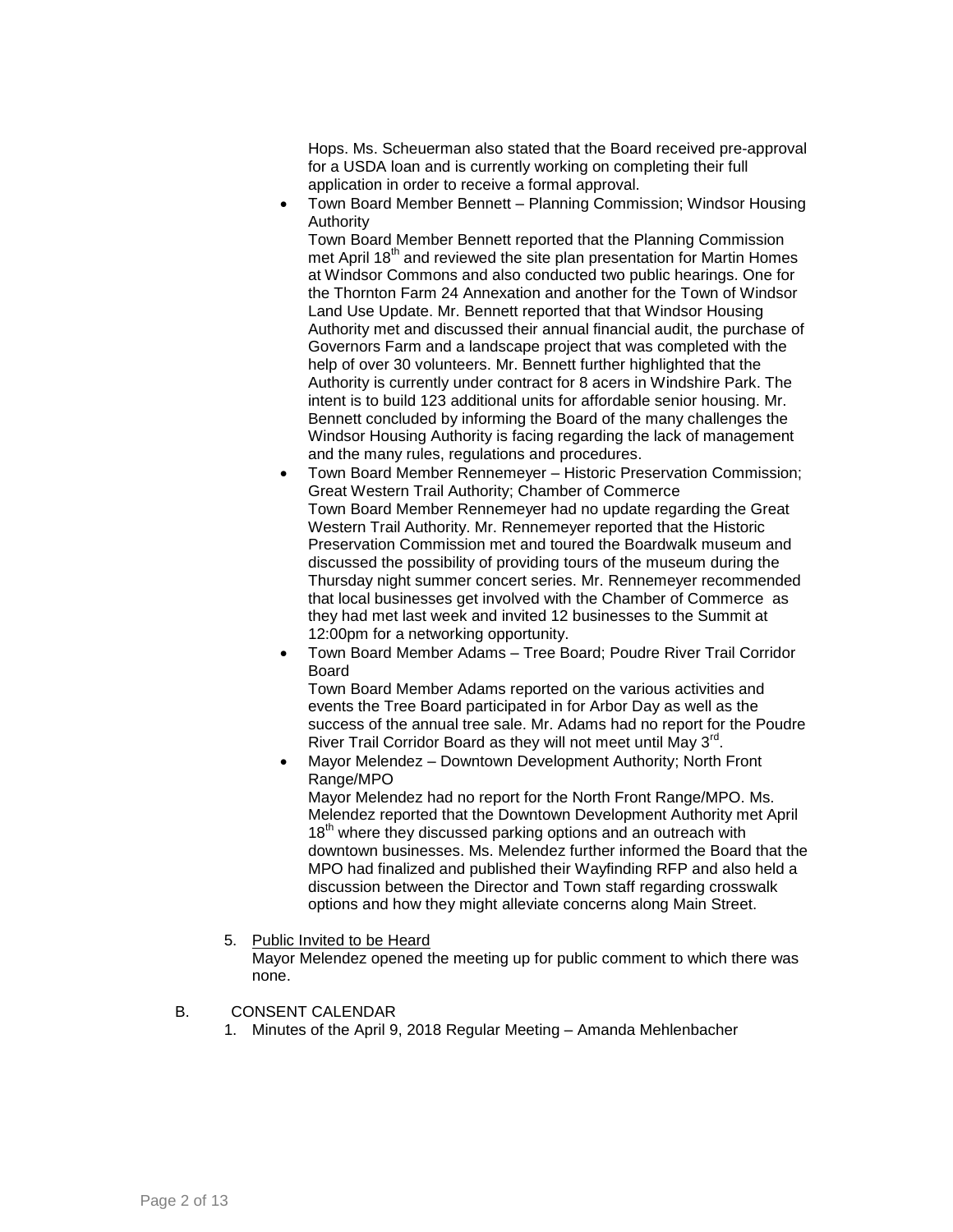- 2. Resolution No. 2018-40 A Resolution Initiating Annexation Proceedings for the Great Western Seventh Annexation to the Town of Windsor, Colorado –GWIP, LLC, Broe Land Acquisitions 10, LLC Broe Land Acquisitions 11, LLC and Windsor Renewal 1, LLC, owners; Erik Halverson, Great Western Development, applicant; Cory Rutz, Otten Johnson Robinson Neff + Ragonetti, applicant's representative – Millissa Berry, AICP, Senior Planner
- 3. Resolution No. 2018-41 A Resolution Approving and Accepting a Deed of Dedication for Right of Way from Boxelder Sanitation District for Public Trail Purposes in the Town of Windsor, Colorado – Ian D. McCargar, Town Attorney
- 4. Advisory Board Appointment Scott Ballstadt, Director of Planning
- 5. Appointment to Great Western Trail Authority Board Dean Moyer, Director of Finance

**Town Board Member Rennemeyer moved to approve the consent calendar presented; Town Board Member Adams seconded the motion. Roll call on the vote resulted as follows: Yeas – Baker, Scheuerman, Bennett, Rennemeyer, Adams, Melendez; Nays- None; Motion passed.**

### C. BOARD ACTION

1. Ordinance No. 2018-1558 - An Ordinance Annexing and Zoning Certain Territory known as the WCR 76 Annexation to the Town of Windsor – Jon Turner, Hillside Development Group, applicant / Kristin Turner, TB Group, applicant's representative

*Super majority vote required on second reading*

- Second reading
- Legislative action
	- Staff presentation: Paul Hornbeck, Senior Planner
		- Presented by Scott Ballstadt in place of Mr. Hornbeck.

Mr. Ballstadt introduced the applicant and presented the PowerPoint presentation included in the packet materials, with the following information: The applicant Mr. Jon Turner, represented by Ms. Kristin Turner, has submitted a petition to annex approximately 6.47 acres to the Town of Windsor as General Commercial (GC) and Residential Mixed Use (RMU) zoned property. The proposed zoning is consistent with the zoning of the adjacent properties to the south.

The purpose of this annexation is to annex Weld County Road 76 right-of-way in anticipation of potential roadway improvements associated with the proposed Rocky Mountain Sports Park. Development of the Rocky Mountain Sports Park itself will require various additional approvals by Town Board.

The applicant held a neighborhood meeting on February 5, 2018

On February 26, 2018 Town Board adopted Resolution No. 2018-022 that declared certain findings of fact concerning the Weld County Road 76 Annexation, determined substantial compliance with Colorado Municipal Annexation Act (1965), and established public hearing dates before the Planning Commission and the Town Board. The established hearing dates were April 4, 2018 for the Planning Commission and April 9, 2018 for the Town Board.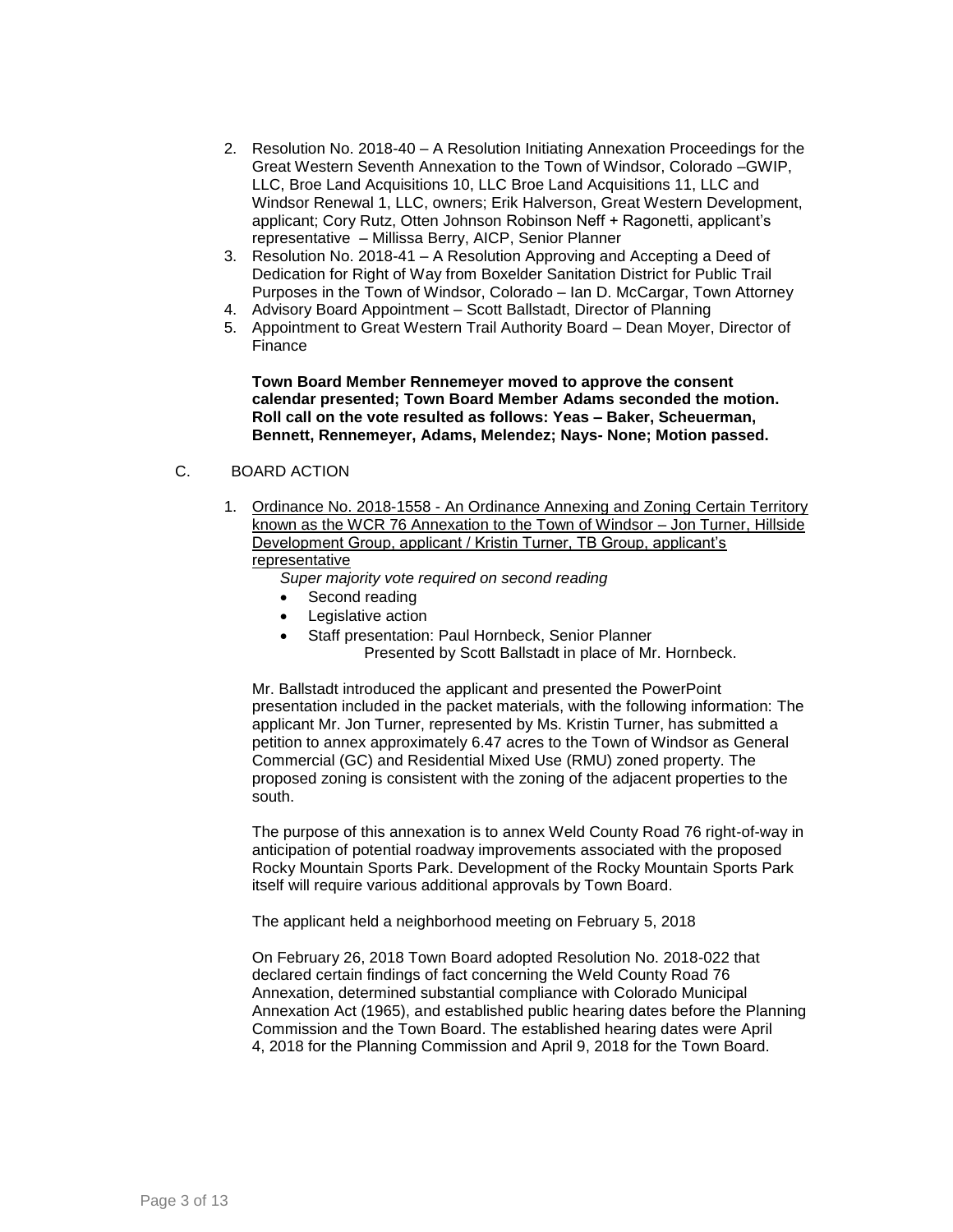No Annexation Report is required with this annexation because the total area is less than 10 acres. Additionally, since the annexation consists only of right-ofway and no developable property, no impact is anticipated to utilities or services to the property or to the school district.

Planning Commission forwarded to Town Board a recommendation of approval of the WCR 76 Annexation and General Commercial and Residential Mixed Use zoning designation, as presented. Town Board approved first reading of the ordinance at the April 9, 2018 meeting.

Staff requests the following be entered into the record:

- Application and supplemental materials
- Staff memorandum and supporting documents
- Recommendation

Mayor Melendez asked if anyone from the audience wished to speak on this matter.

There was none.

**Town Board Member Rennemeyer moved to approve Ordinance No. 2018- 1558 - An Ordinance Annexing and Zoning Certain Territory known as the WCR 76 Annexation to the Town of Windsor ; Town Board Member Scheuerman seconded the motion. Roll call on the vote resulted as follows: Yeas – Baker, Scheuerman, Bennett, Rennemeyer, Adams, Melendez; Nays-None; Motion passed.**

- 2. Site Plan Presentation Windsor Commons Subdivision 3rd Filing Martin Homes – Andrew Martin, Martin Homes LLC, owner/applicant
	- Staff presentation: Millissa Berry, AICP, Senior Planner

Ms. Berry introduced the applicant and presented the PowerPoint presentation included in the packet materials, with the following information: The property owner, Mr. Andrew Martin, is proposing a building for his business in the Windsor Commons Subdivision 3rd Filing. The site of the proposed building is located on the northeast corner of the Automation Drive and Logistics Drive intersection. The site is zoned Limited Industrial (I-L) and is located adjacent to other I-L-zoned properties.

Overall development characteristics include:

- total lot area of 1 acre
- 6,060 square foot (sf) building
- 10 parking spaces (1 stall per 2 employees plus additional spaces)
- approximately 35% landscaped area (15% required)

Building characteristics include:

- building materials:
	- o fiber cement lap siding
	- o stucco
	- o brick veneer
	- o masonry veneer wainscot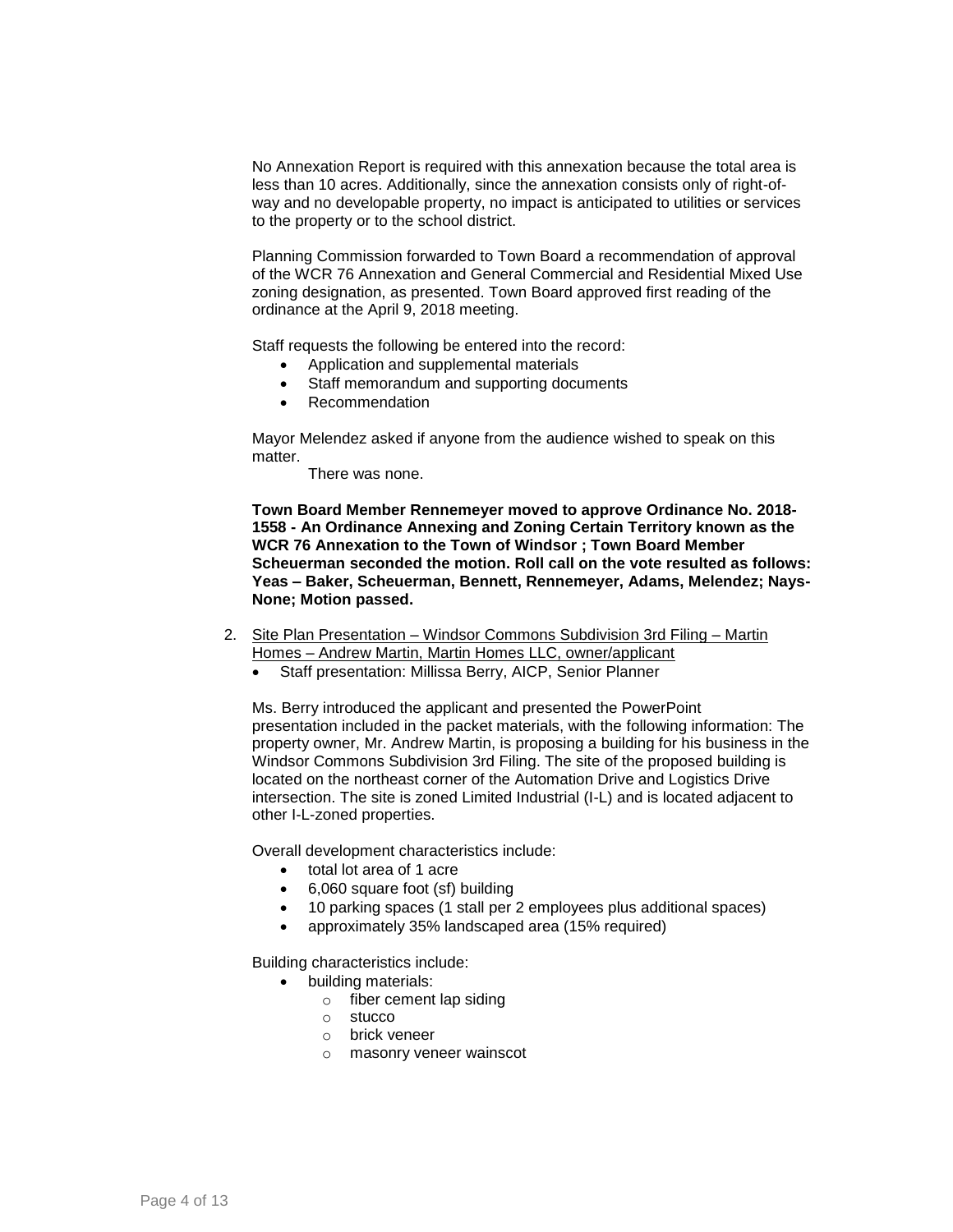- o asphalt shingles
- o metal roofing
- o wood accent beams
- building height:
	- o one-story at 23'4" feet
- pitched roof

Ms. Berry indicated that there is no recommendation, as this item is for presentation purposes.

Mayor Melendez asked if there were any questions or comments from Town Board Members.

Mr. Baked inquired about the limited amount of parking spaces. Mr. Andrew Martin, 27128 Coyote Ridge Ln., Johnstown, CO, responded that the parking would be for staff and customers who may be there to review plans.

- 3. Public Hearing An Ordinance Annexing and Zoning Certain territory known as the Thornton Farm 24 Annexation to the Town of Windsor - Colorado – City of Thornton, owner, Kevin Woods, City of Thornton City Manager and Mark Koleber, City of Thornton Water Project Director, applicant's representatives
	- Legislative action
	- Staff presentation: Millissa Berry, AICP, Senior Planner

#### **Town Board Member Rennemeyer moved to open the public hearing; Town Board Member Scheuerman seconded the motion. Roll call on the vote resulted as follows: Yeas – Baker, Scheuerman, Bennett, Rennemeyer, Adams; Melendez; Nays- None; Motion passed.**

Ms. Berry introduced the applicant and presented the PowerPoint presentation included in the packet materials, with the following information: The applicant, The City of Thornton, represented by Mr. Mark Koleber, has submitted a petition to annex approximately 288.4 acres to the Town of Windsor as Residential Mixed Use (RMU) zoned property. The subject property is located at 37162 Weld County Road 13 directly northeast of the intersection of Weld County Road 13 and Weld County Road 76.

The City of Thornton is annexing the property in accordance with the Intergovernmental Agreement (IGA) that was approved by the Windsor Town Board via Resolution 2018-07 on January 8, 2018. Because the property is within the Town's Growth Management Area, the Town requested that the property be annexed so that any future development of the property would go through the Town's land use process and comply with Town standards.

No development is currently proposed with this annexation petition. The City of Thornton has no plans to develop the property and intends to retain the property in its current use and state, as well as retain the associated water rights, into the foreseeable future. There is the potential that Xcel Energy may propose a substation on the property. However, as of the date of this report, a development proposal has not been received. If and when a development proposal is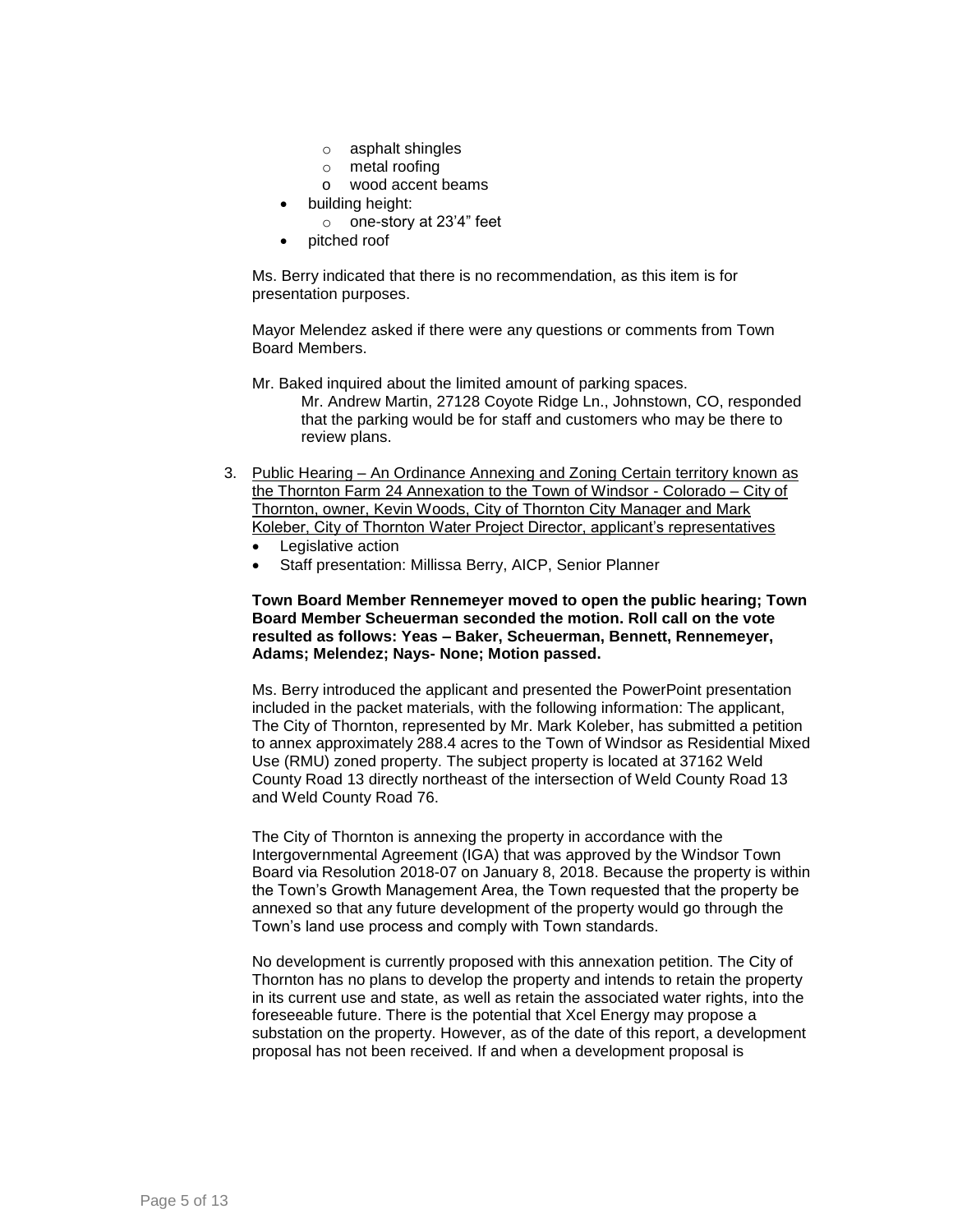submitted for a substation, the proposal will be reviewed and processed in accordance with the Municipal Code. In addition, if any development plans on the City's property are submitted in the future, the plans will also be reviewed in accordance with the Municipal Code.

The Comprehensive Plan Growth Strategy includes the property within in the Town's Secondary Growth Area. Although in the Secondary Growth Area, the property is adjacent to Developed and Primary Growth Areas to the south and east and the Tertiary Growth Area to the north. Chapter 5b – Growth Framework of the Comprehensive Plan states that development within the secondary Growth Area will primarily consist of residential land use and, where possible, a mix of housing types and densities should be promoted. The Land Use Plan of the 2016 Comprehensive Plan designates this property as Agriculture which reflects the current use of the property. The RMU zoning that is proposed for the property reflects the intent of the Secondary Growth Area as well as the future land use for the property. The zoning for abutting properties to the south, east and south/east within Town Limits is RMU. Abutting properties that surround the subject property and are outside town limits are also generally low density residential and agriculture land uses and the associated zoning:

- Properties in Weld County to the south and east of the subject property are zoned Agriculture (A) or Duplex Residential (R-2).
- Abutting properties to the north are within Severance and zoned Suburban Perimeter.
- Abutting properties to the west are in unincorporated Larimer County and zoned Farming (FA-1).

The Comprehensive Plan classifies Weld County Road (WCR) 76 as a Rural Collector; WCR 13 is classified as a Rural Minor Arterial. The Town is requiring the dedication of an additional 30 feet of right-of-way along WCR 76 to be dedicated to Windsor and that 35 feet of right-of-way along WCR 13 is dedicated to Town of Timnath; both dedications are to be at time of annexation. A neighborhood meeting was held on March 13, 2018; please refer to the attached neighborhood meeting summary. Concerns conveyed at the meeting included increased traffic to the area and the potential location of a substation on the property. Additional comments received by staff outside the neighborhood meeting echo these concerns.

An Annexation Report (see packet materials) was prepared and sent to potentially impacted taxing districts as required by Colorado Revised Statutes (CRS). The report outlines details on the provision of utilities and services to the property, maintenance of infrastructure, and a finding of no impact to the school district due to the lack of a development proposal at this time. Responses from the tax agencies included "no comment/conflict" or a request to review any development proposals when submitted. Referral agencies, including the Colorado Department of Transportation, were also notified of the annexation request. The referral agencies relayed no conflicts to staff. Referral and tax agency responses are included in the packet materials.

At its February 26, 2018 regular meeting, the Town Board, by resolution, initiated annexation proceedings for the property. After review of the annexation petition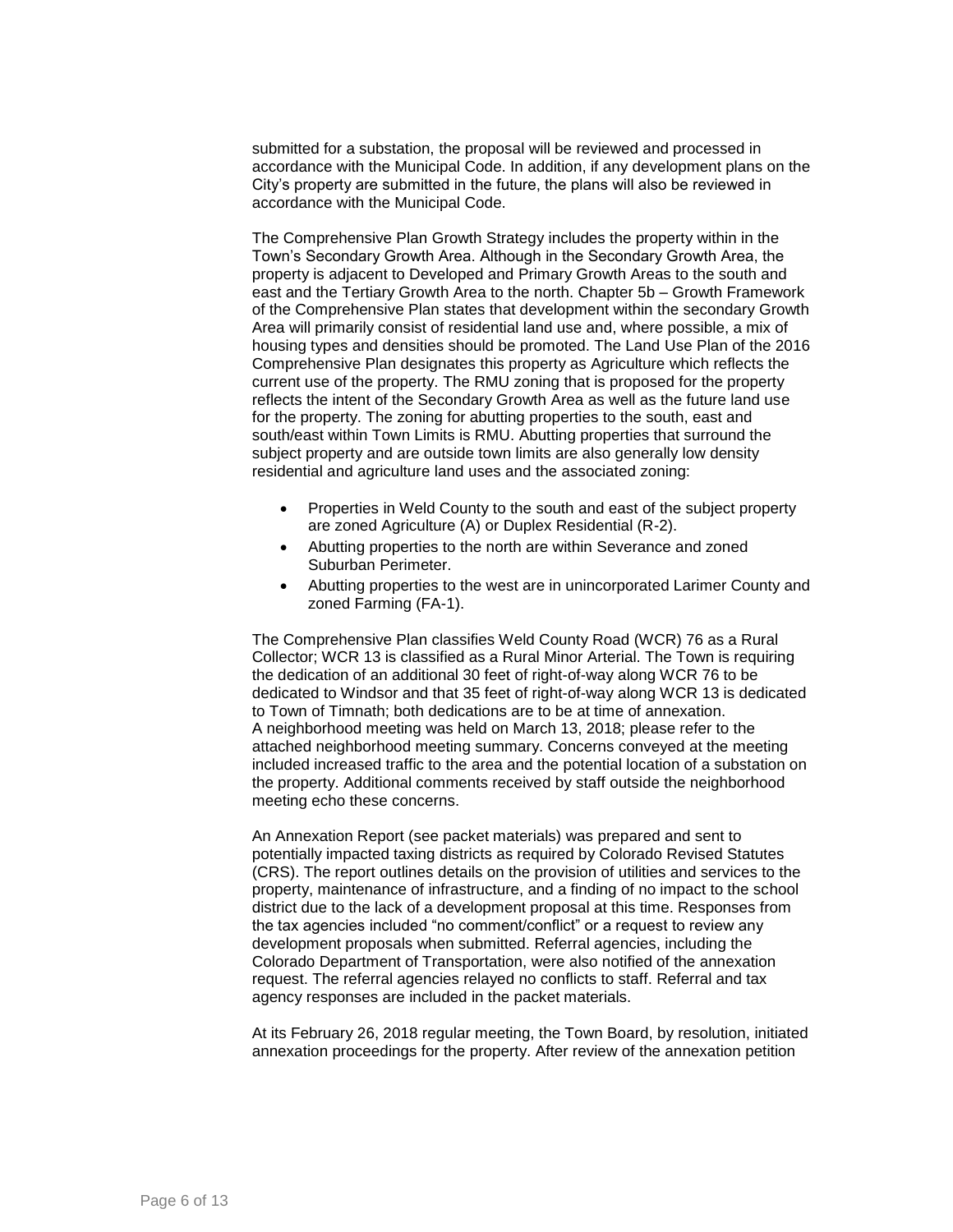and the annexation plat, staff has determined that the requirements of applicable parts of CRS Section 31-12-104, 31-12-105, 31-12-107 have been met:

- The plat is consistent with the petition submitted;
- The property is eligible for annexation based on contiguity and community of interest between the proposed property and annexing municipality;
- No limitations for annexation exist in this case;
- An election is not required.

At their March 12, 2018 regular meeting, the Town Board adopted Resolution No. 2018-024 that declared certain findings of fact concerning the Thornton Annexation; determined substantial compliance with Colorado Municipal Annexation Act (1965); and established public hearing dates before the Planning Commission and the Town Board. The established hearing dates were April 18, 2018 for the Planning Commission and April 23, 2018 by the Town Board.

At their April 18, 2018 meeting, the Planning Commission forwarded a recommendation of approval of the Thornton Farm 24 Annexation and zoning designation.

Staff requests that the following be entered into the record:

- Application, petition and supplemental materials
- Staff memorandum and supporting documents
- All testimony presented during the public hearing
- Recommendation

Mayor Melendez asked if there were any questions or comments from Town Board Members.

Town Board Member Baker inquired if the RMU (Residential Mixed Use) zoning would be acceptable for a substation if purposed.

Ms. Berry responded that it would allow for a utility to be on the property. Mr. Baker inquired if the Town of Timnath would be responsible for County Road 13.

Ms. Berry responded that the portion of County Road 13 does belong to Timnath, however, through the plat it would be dedicating additional right-of-way to allow for future expansion of the road.

Town Board Member Adams inquired as to how Thornton Farm 24 got its name and if other farms within Windsor will be annexed.

> Mr. Mark Koleber, 12450 Washington Street, Thornton, CO., stated that we was not aware of any other farms within the Windsor area that are purposed to be annexed at this time. Mr. Koleber further stated that he believes this was the  $24<sup>th</sup>$  contract that was signed as farms were acquired in Weld and Larimer Counties.

Town Board Member Rennemeyer inquired if upon approval of the annexation, will there need to be any land improvements made to this parcel.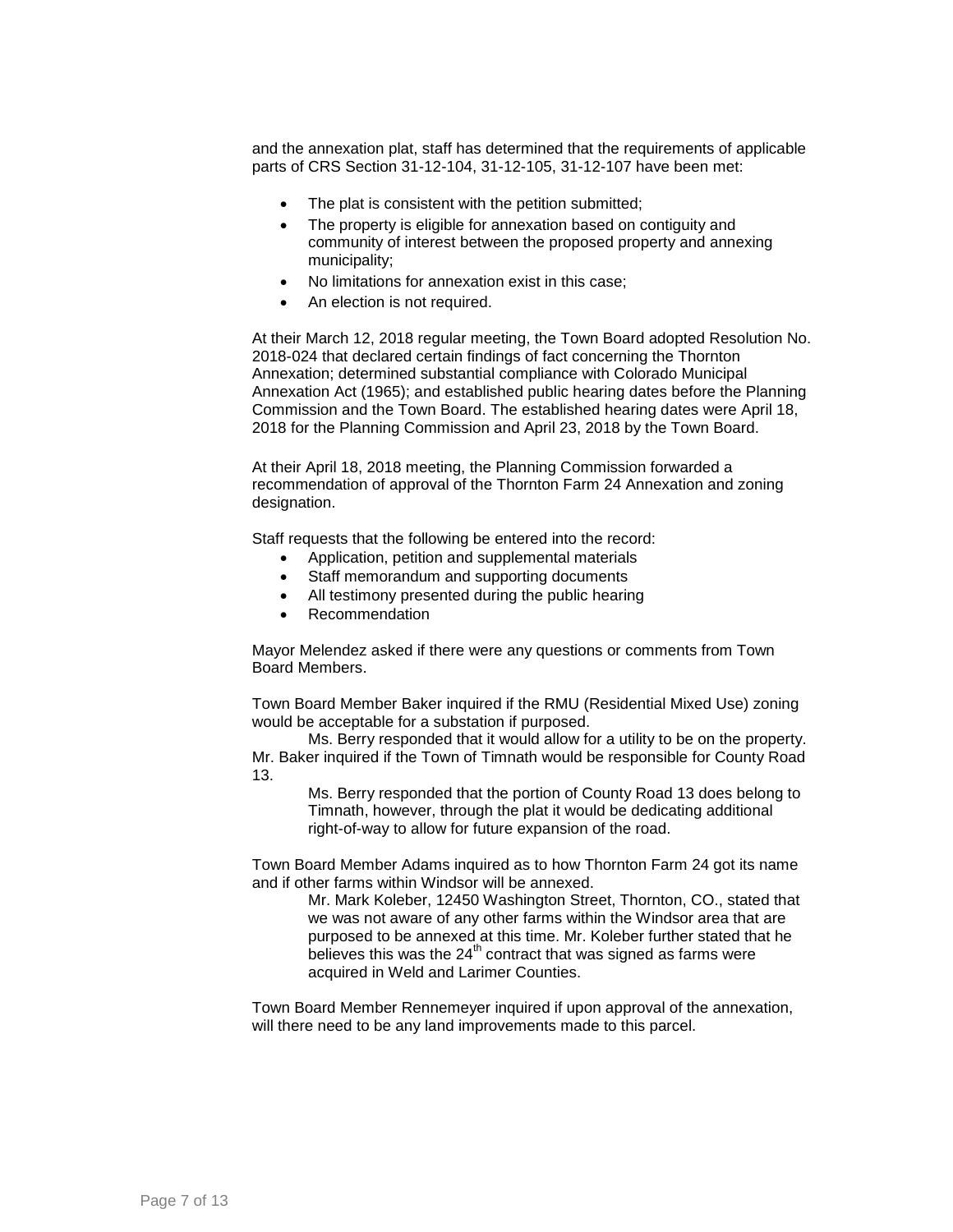Ms. Berry responded that there would be no changes at this time besides the right-of-way dedication.

Mayor Melendez asked if anyone from the audience wished to speak on this matter.

Mike Mitchell, 6771 Steven St. Windsor, CO, inquired as to where the Xcel Substation will be located.

> Ms. Berry responded that staff currently does not have a submission for a substation and if or when it comes in, at that time they can show where the purposed site will be located.

Rosalyn Leautaud, 36933 WCR 15, Windsor, CO, presented the Commission with aerial photos of the subdivision while expressing her concern with the consideration of a substation. Ms. Leautaud is concerned that the property has been staked without any public input and requested the substation be relocated as it may impact the value of Windsor and the surrounding residential properties. Ms. Leautaud also requested information on how the property can be called an urban area.

Mayor Melendez stated that there has not been a public hearing as the Town Board has not seen a petition to date related to a substation nor any site plans.

Mr. McCargar added that as he understood it from Ms. Berry's presentation, there has been no application for land use approval on the property. The IGA recites that it anticipated Xcel Energy would have an interest in the site. The overall idea was that whatever development that would take place on the site would be regulated under the Town of Windsor's land use code instead of the counties land use practices. Mr. McCargar further stated that the Statute states that the area is urbanized or expected to be urbanized. This is an allegation that is made in every annexation petition.

Mayor Melendez stated that the Town of Windsor petitioned and made the request for the annexation in order to utilize Windsor's planning policies and best management procedures.

**Town Board Member Bennett moved to close the public hearing; Town Board Member Rennemeyer seconded the motion. Roll call on the vote resulted as follows: Yeas – Baker, Scheuerman, Bennett, Rennemeyer, Adams; Melendez; Nays- None; Motion passed.**

- 4. Resolution No. 2018-42 A Resolution Making Certain Findings and Conclusions of Law Pursuant to Section 31-12-110 C.R.S., Concerning the Thornton Farm 24 Annexation to the Town of Windsor – City of Thornton, owner, Kevin Woods, City of Thornton City Manager and Mark Koleber, City of Thornton Water Project Director, applicant's representatives
	- Legislative action
	- Staff presentation: Millissa Berry, AICP, Senior Planner

Mayor Melendez asked if Ms. Berry had anything further she wished to add. Per Ms. Berry; No Madam Mayor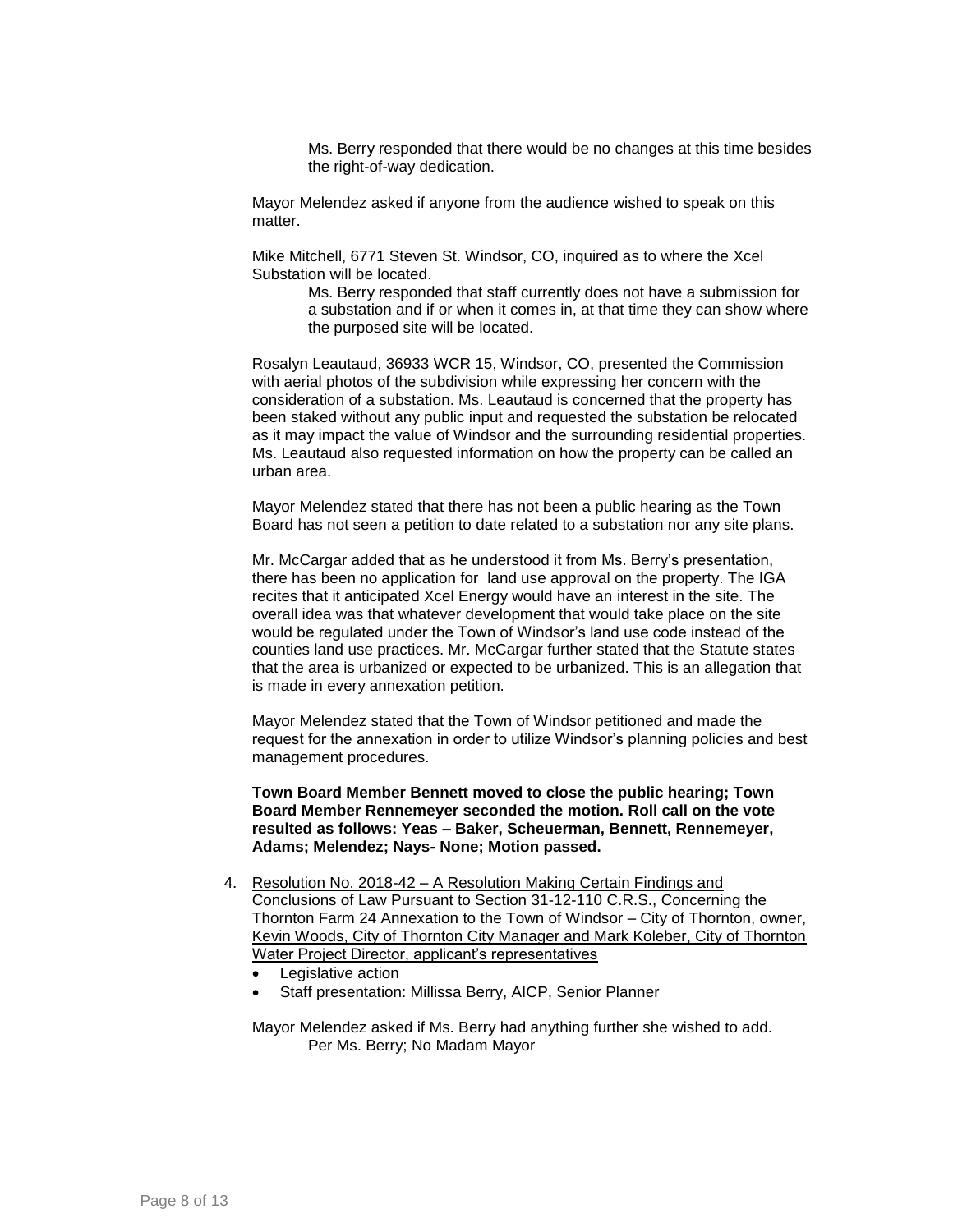Mayor Melendez asked if there were any questions or comments from Town Board Members.

There was none.

Mayor Melendez asked Mr. McCargar if the record was complete. Per Mr. McCargar; yes Madam Mayor

**Town Board Member Rennemeyer moved to approve Resolution No. 2018- 42 as presented. Board Member Scheuerman seconded the motion. Roll call on the vote resulted as follows: Yeas – Baker, Scheuerman, Bennett, Rennemeyer, Adams; Melendez; Nays- None; Motion passed.**

- 5. Ordinance No. 2018-1559 An Ordinance Annexing and Zoning Certain Property known as the Thornton Farm 24 Annexation to the Town of Windsor – City of Thornton, owner, Kevin Woods, City of Thornton City Manager and Mark Koleber, City of Thornton Water Project Director, applicant's representatives
	- First Reading
	- Legislative action
	- Staff presentation: Millissa Berry, AICP, Senior Planner

Mayor Melendez asked if Ms. Berry had anything further she wished to add. Per Ms. Berry; No Madam Mayor

Mayor Melendez asked if there were any questions or comments from Town Board Members.

There was none.

**Town Board Member Scheuerman moved to approve Ordinance No. 2018- 1559. Board Member Scheuerman seconded the motion. Roll call on the vote resulted as follows: Yeas – Baker, Scheuerman, Bennett, Rennemeyer, Adams; Melendez; Nays- None; Motion passed.**

- 6. Resolution No. 2018-43 Approving an Agreement for Economic Inducements and Development Incentives (Owens-Illinois)
	- Legislative action
	- Staff presentation: Stacy Johnson, Director of Economic Development

In April of 2017, Economic Development staff and Cathy Schulte with Upstate Colorado met with Edisson Flores, plant manager at Owens-Illinois (O-I) for a business retention visit. The Town of Windsor was informed at that time that O-I would be upgrading and adding new equipment.

On April 4, 2018, the Town of Windsor received a letter of request from O-I requesting a 50% personal property tax rebate on the new equipment. Weld County has already approved their 50% rebate contingent on Windsor approving also. This is the initial phase of very important equipment upgrades on an aging facility. In order to keep all lines running and insure an investment of \$30 million to rebuild both furnaces starting in 2020, the plant needs to upgrade the current carton palletizer with a bulk palletizer. This is due to changing market conditions with the decrease of big beer sales (Anheuser Busch) and increased sales of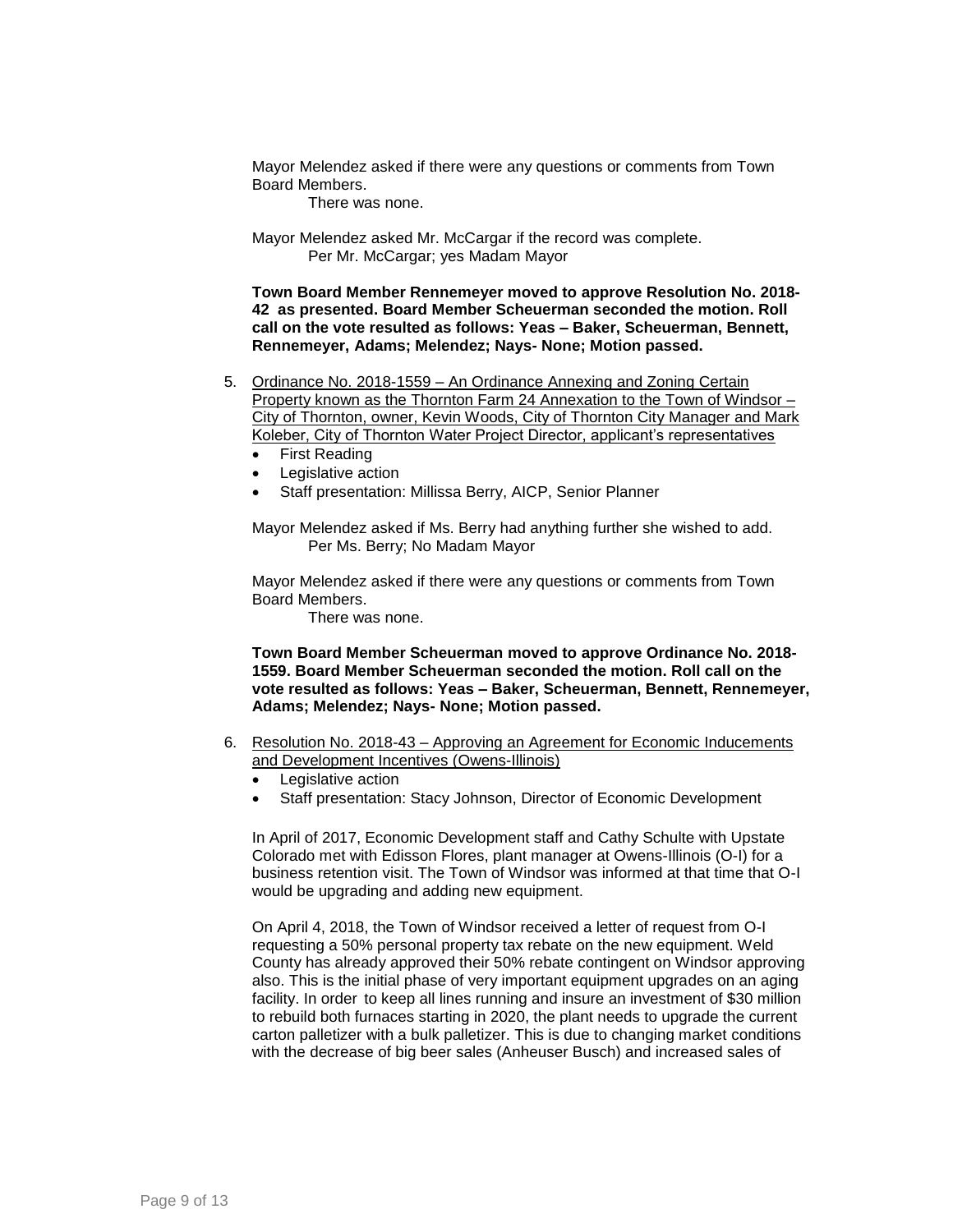craft beer. This palletizer upgrade will help insure the volumes necessary to justify the furnace rebuild and compete for the corporate dollars. They are not creating new jobs, but the new equipment is important for the retention of the existing 200 jobs.

Staff requests approval of \$36,257.00 incentive for equipment addition and upgrade for Owens-Illinois.

Mayor Melendez asked if there were any questions or comments from Town Board Members.

There was none.

**Town Board Member Rennemeyer moved to approve Resolution No. 2018- 43. Board Member Scheuerman seconded the motion. Roll call on the vote resulted as follows: Yeas – Baker, Scheuerman, Bennett, Rennemeyer, Adams; Melendez; Nays- None; Motion passed.**

- 7. Resolution No. 2018-44 Approving an Agreement for Economic Inducements and Development Incentives (DaVinci Signs)
	- Legislative action
	- Staff presentation: Stacy Johnson, Director of Economic Development

Economic Development staff conducted a business retention visit with John Shaw, President of DaVinci Signs in summer 2017. Mr. Shaw expressed there was a need to expand their business and started looking for locations including property outside of Windsor. Mr. Shaw had reached out to our staff in February 2018 to discuss expansion of his business. During this visit Mr. Shaw discussed his interest in a property located in the Windsor Commons (Diamond Valley) area allowing for more space and ability to keep his business in Windsor.

DaVinci Signs is currently located in Highland's industrial park in a 10,000 sq. ft. building they currently own. Mr. Shaw will remain the owner of this building and it will be leased out in the future which will allow for another company to move into the business park.

In compliance with our incentive guidelines Mr. Shaw submitted a letter of request for incentives on March 16, 2018. He would like to relocate and expand his company with a proposed opening date of summer 2019.

Staff requests approval of incentive request for fee waivers for the business expansion project at 930 & 950 Merchant Court.

John Shaw, President of DaVinci Signs, approached the Board and thanked the Economic Staff for helping them expand their business in Windsor.

Mayor Melendez thanked both applicants for choosing Windsor to improve and grow their businesses and for bringing diversity to the employment opportunities.

Mayor Melendez asked if there were any questions or comments from Town Board Members.

There was none.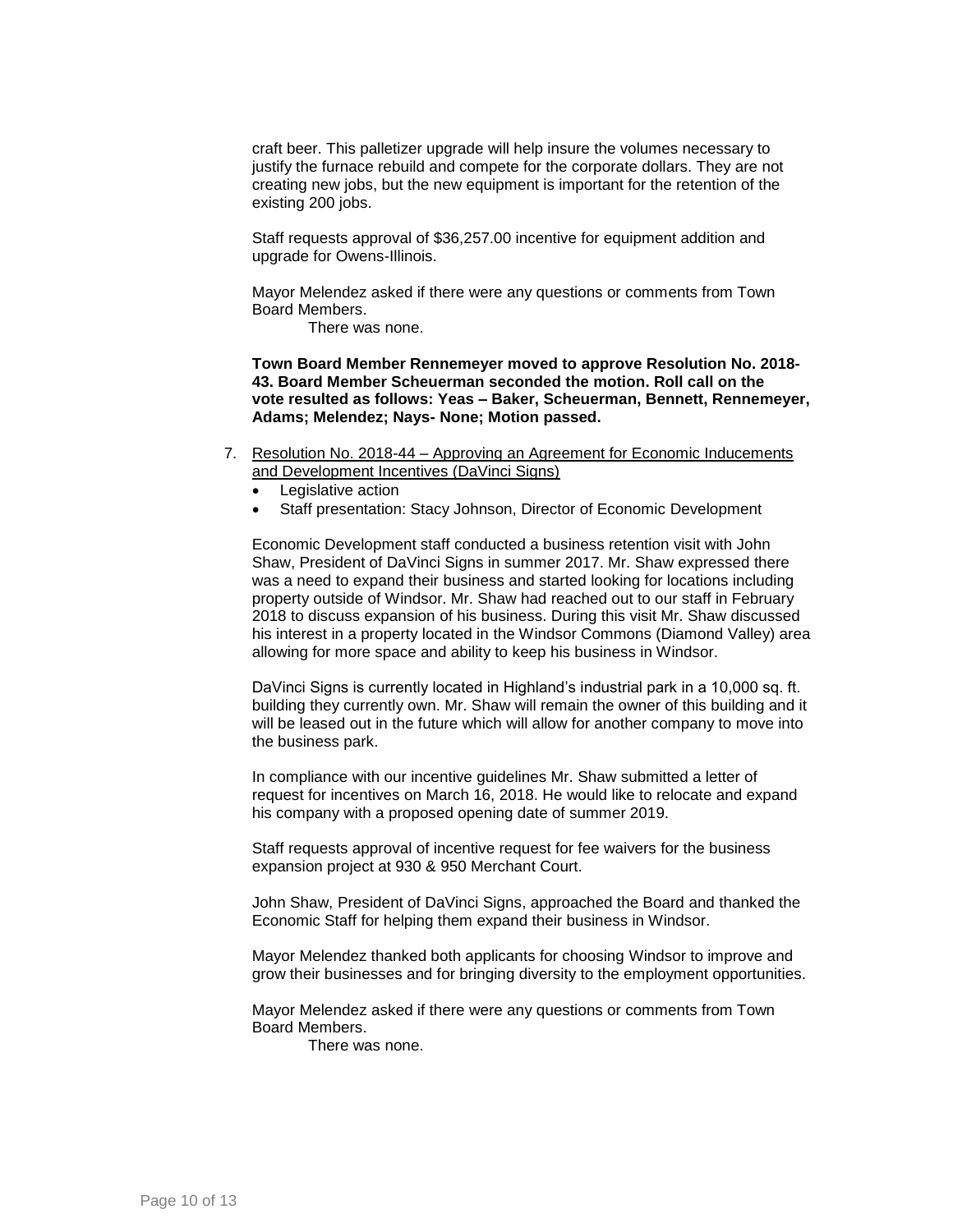**Town Board Member Adams moved to approve Resolution No. 2018- 44. Board Member Rennemeyer seconded the motion. Roll call on the vote resulted as follows: Yeas – Baker, Scheuerman, Bennett, Rennemeyer, Adams; Melendez; Nays- None; Motion passed.**

- 8. Resolution No. 2018-45 A Resolution Approving the Form of an Amended and Restated Agreement for Economic Incentives and Inducements By, Between and Among the Town of Windsor, the Windsor Downtown Development Authority and Old Windsor Mill, LLC, With Respect to Redevelopment of the Windsor Mill and Elevator Property
	- Legislative action
	- Staff presentation: Ian D. McCargar, Town Attorney

The September, 2017, fire that destroyed the Windsor Mill and Elevator Building has caused its owner to modify the plans for redevelopment. The Town Board and DDA Board of Directors have instructed counsel to prepare a revised incentive agreement to reflect the modified project scope, but to retain the former levels of incentives approved in late-2016. The incentives are summarized as follows:

- The DDA will contribute \$500,000 in cash to the project capital improvements.
- The Town will contribute \$1,840,000 in cash to the project capital improvements.
- The DDA will reimburse to the property owner 50% of collected Mill property tax increment.
- The Town will reimburse to the property owner 50% of the collected Mill property sales tax collections.
- The total tax reimbursements will be capped at \$1,360,000. Once this total is reached by a combination of the two revenue sources, the sales and property tax reimbursements will cease.

The Town and the DDA will amend their former cost-sharing agreement to assure that, in the final analysis, the Town's sales tax reimbursements do not exceed \$606,000, and the DDA's property tax reimbursements will not exceed \$754,000. These maximums will be implemented through credits, debits, cash or an agreed combination thereof. The adjustments come into play in the event one or the other revenue streams hits the maximum, yet the full combination of reimbursements will continue until the \$1.36M cap is reached.

The *Amended and Restated Agreement for Economic Incentives and Inducements* ("Agreement") is a draft, as there remain a number of details yet to be inserted. The draft, however, captures the intent of both the DDA and Town. This draft is being presented for approval as an offer to the other parties which, if accepted, will result in a final, binding agreement. The draft is not itself ready for execution, but is an accurate statement of intent by the Town and the DDA.

The approval of the Resolution will enable counsel to finalize the document with the property owner and, ultimately, present it for approval as a final document. Assuming the final document aligns materially with the draft Agreement presented in packet material, final approval should be a formality.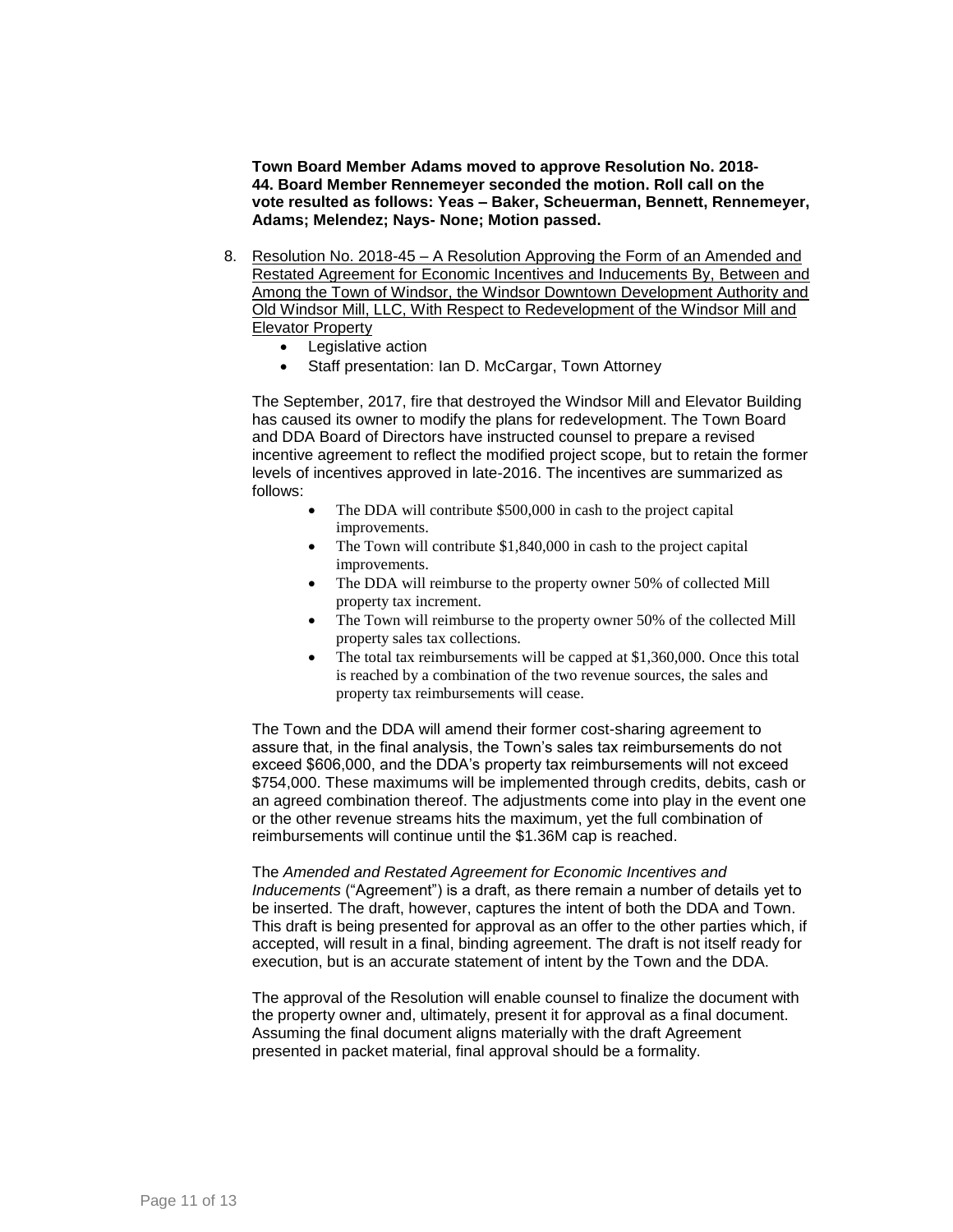Staff requests the adoption of the amended and restated agreement.

Mayor Melendez asked if there were any questions or comments from Town Board Members.

Town Board Member Rennemeyer inquired if there are terms outstanding that need to be negotiated and what still needs to be finalized.

> Mr. McCargar referred to the draft agreement presented in packet material stating that the highlighted and bracketed portions indicate areas where information is still needed. Until the information is provided by the property owner a final agreement cannot be presented.

Mr. Rennemeyer inquired if the agreement will come back before the Town Board if there are any term changes.

Per Mr. McCargar; that is correct.

Town Board Member Adams inquired if the work currently being done at the mill site is clean up from the fire.

Mr. McCargar stated he was uncertain; however, it would not involve construction as it's dependent upon an agreement.

#### **Town Board Member Rennemeyer moved to approve Resolution No. 2018- 45. Board Member Bennett seconded the motion. Roll call on the vote resulted as follows: Yeas – Baker, Scheuerman, Bennett, Rennemeyer, Adams; Melendez; Nays- None; Motion passed.**

- 9. Economic Development Report
	- Staff Presentation: Stacy Johnson, Director of Economic Development

Ms. Johnson gave an overview of the Economic Development Report that was included in packet material.

Mayor Melendez thanked the Economic Development Team for their hard work keeping businesses happy and continuing to thrive in Windsor.

- 10. Financial Report for March 2018
	- Staff Presentation: Dean Moyer, Director of Finance

Mr. Moyer gave an overview of the March Financial Report that was included in packet material.

- 11. Administration of Oath to Newly-elected Town Board Members
	- Amanda Mehlenbacher, Deputy Town Clerk

Mayor Melendez expressed her gratitude towards Ms. Scheuerman and Mr. Adams for their dedication and service to the Town Board and thanked them for their commitment and passion.

Ms. Mehlenbacher asked Mr. Wilson, Mr. Rennemeyer, Mr. Jones and Mr. Sislowski to raise their right hands as she recited the Oath of Office to which the newly seated responded, "I will."